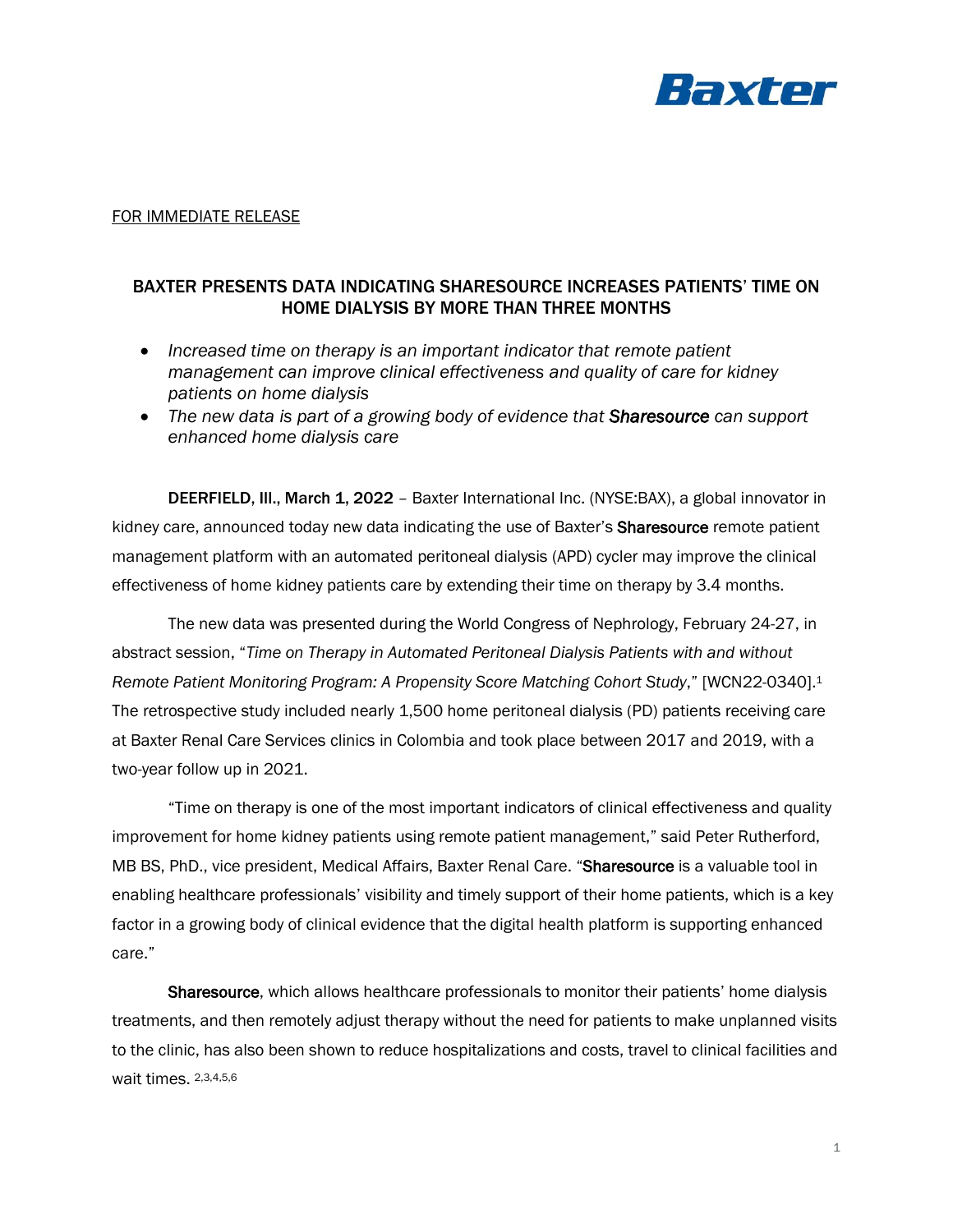

The time on therapy study presented at the World Congress of Nephrology was a retrospective cohort study of incident patients (defined as those who reached and continued APD from day 90), comparing outcomes for those receiving APD with or without remote patient management. The methodology included time until death, with censorship for technique failure, kidney transplantation, treatment suspension, abandoned therapy or transferred to a different clinic. Using the propensity score matching procedure, an adequate balance in the predictive variables was achieved. The results indicate a statistically significant difference in the time on therapy, which was 18.9 months in the group on remote patient management versus 15.5 months in the group without. There was no statistically significant difference in the mortality rate.

Sharesource is available on Baxter's Homechoice Claria and Amia APD systems in Canada and the United States; with **Homechoice Claria** APD systems across select Asia Pacific, European, and Latin American countries; and the Kaguya APD system in Japan. In total, Sharesource is currently serving more than 50,000 patients, across more than 70 countries.

## About Peritoneal Dialysis

People living with end-stage renal disease require dialysis treatment or a kidney transplant to stay alive. PD therapy is typically managed by patients in their home, at a time of day that is convenient for them. It works by cleaning the blood of toxins and removing extra fluid through the body's peritoneal cavity. Studies show patients and physicians often prefer home dialysis.<sup>7</sup> PD patients experience improved early survival, and higher satisfaction rates and quality-of-life measures.8,9,10

## About Baxter

Every day, millions of patients, caregivers and healthcare providers rely on Baxter's leading portfolio of diagnostic, critical care, kidney care, nutrition, hospital and surgical products used across patient homes, hospitals, physician offices and other sites of care. For 90 years, we've been operating at the critical intersection where innovations that save and sustain lives meet the healthcare providers who make it happen. With products, digital health solutions and therapies available in more than 100 countries, Baxter's employees worldwide are now building upon the company's rich heritage of medical breakthroughs to advance the next generation of transformative healthcare innovations. To learn more, visit [www.baxter.com](http://www.baxter.com/) and follow us on [Twitter,](https://twitter.com/baxter_intl) [LinkedIn](https://www.linkedin.com/company/baxter-healthcare/) and [Facebook.](https://www.facebook.com/BaxterInternationalInc/)

*This release includes forward-looking statements concerning potential benefits associated with Sharesource, Amia, Homechoice Claria or Kaguya. The statements are based on assumptions about*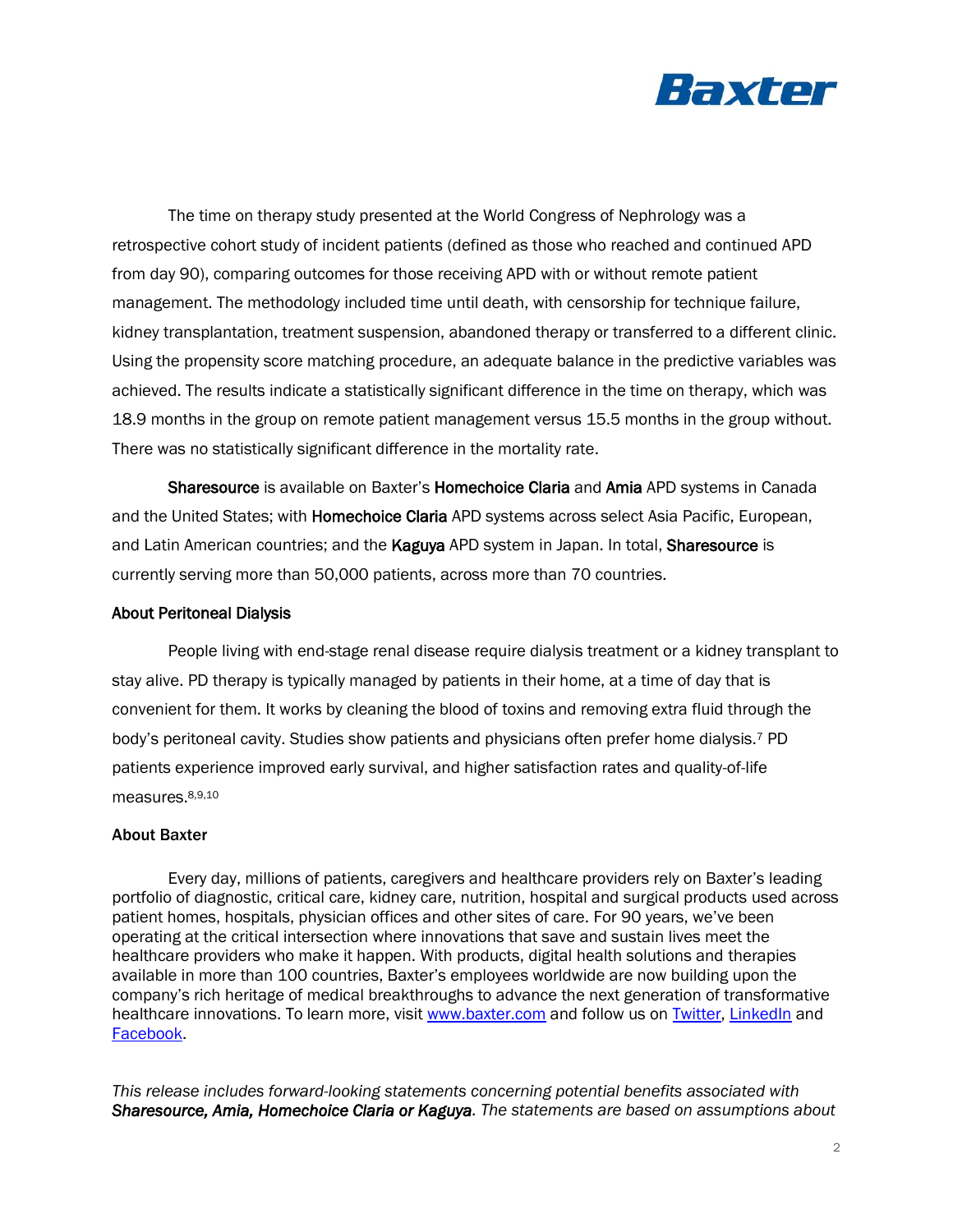

*many important factors, including the following, which could cause actual results to differ materially from those in the forward-looking statements: demand for and market acceptance for new and existing products; product development risks; inability to create additional production capacity in a timely manner or the occurrence of other manufacturing or supply difficulties (including as a result of natural disasters, public health crises and epidemics/pandemics, regulatory actions or otherwise); satisfaction of regulatory and other requirements; actions of regulatory bodies and other governmental authorities; product quality, manufacturing or supply, or patient safety issues; changes in law and regulations; and other risks identified in Baxter's most recent filing on Form 10-K and Form 10-Q and other SEC filings, all of which are available on Baxter's website. Baxter does not undertake to update its forward-looking statements.* 

Baxter, Sharesource, Amia, Homechoice Claria and Kaguya are registered trademarks of Baxter International Inc.

Media Contact Jill Carey-Hargrave, (224) 948-5353 media@baxter.com

Investor Contact Clare Trachtman, (224) 948-3020

###

<sup>1</sup> Sanabria M, et al. Time on Therapy in Automated Peritoneal Dialysis Patients with and without Remote Patient Monitoring Program: A Propensity Score Matching Cohort Study. Abstract presented at World Nephrology Congress. Virtual. 2022. [WCN22-0340].

<sup>2</sup> Darkins, A, et al. Care Coordination/Home Telehealth: The systematic implementation of health informatics, home telehealth, and disease management to support the care of veteran patients with chronic conditions. Telemed. J. E. Health. 14, 1118–26 (2008).

<sup>3</sup> Broderick, A, and Lindeman, D. Scaling Telehealth Programs: Lessons from Early Adopters. The Commonwealth Fund. 1– 10 (2013). Case Study.

<sup>4</sup> Clarke, M, Shah, A, Sharma, U. Systematic review of studies on telemonitoring of patients with congestive heart failure: A meta-analysis. J. Telemed. Telecare 17, 7–14 (2011).

<sup>5</sup> Inglis, SC, Clark, RA, McAlister, FA, Stewart, S, Cleland, JGF. Which components of heart failure programmes are effective? A systematic review and meta-analysis of the outcomes of structured telephone support or telemonitoring as the primary component of chronic heart failure management in 8323 patients: Abridged Coc. Eur. J. Heart Fail. 13, 1028–40 (2011). <sup>6</sup> Klersy, C, De Silvestri, A, Gabutti, G, Regoli, F, Auricchio, A. A meta-analysis of remote monitoring of heart failure patients. J. Am. Coll. Cardiol. 54, 1683–94 (2009).

<sup>7</sup> Rivara MB, Mehrotra R. The Changing Landscape of Home Dialysis in the United States. Current Opinion in Nephrology and Hypertension.2014; 23(6):586-591.doi:10.1097/MNH0000000000000066; Mehrotra R, Chiu YW, Kalantar-Zadeh K, Bargman J, Vonesh E. Similar Outcomes with Hemodialysis and Peritoneal Dialysis in Patients with End-Stage Renal Disease. Archives of Internal Medicine. 2011; 171(2): 110-118. Doi:10.1001/archinternmed.2010.352; Ledebo I, Ronco C. The best dialysis therapy? Results from an international survey among nephrology professionals. Nephrology Dialysis